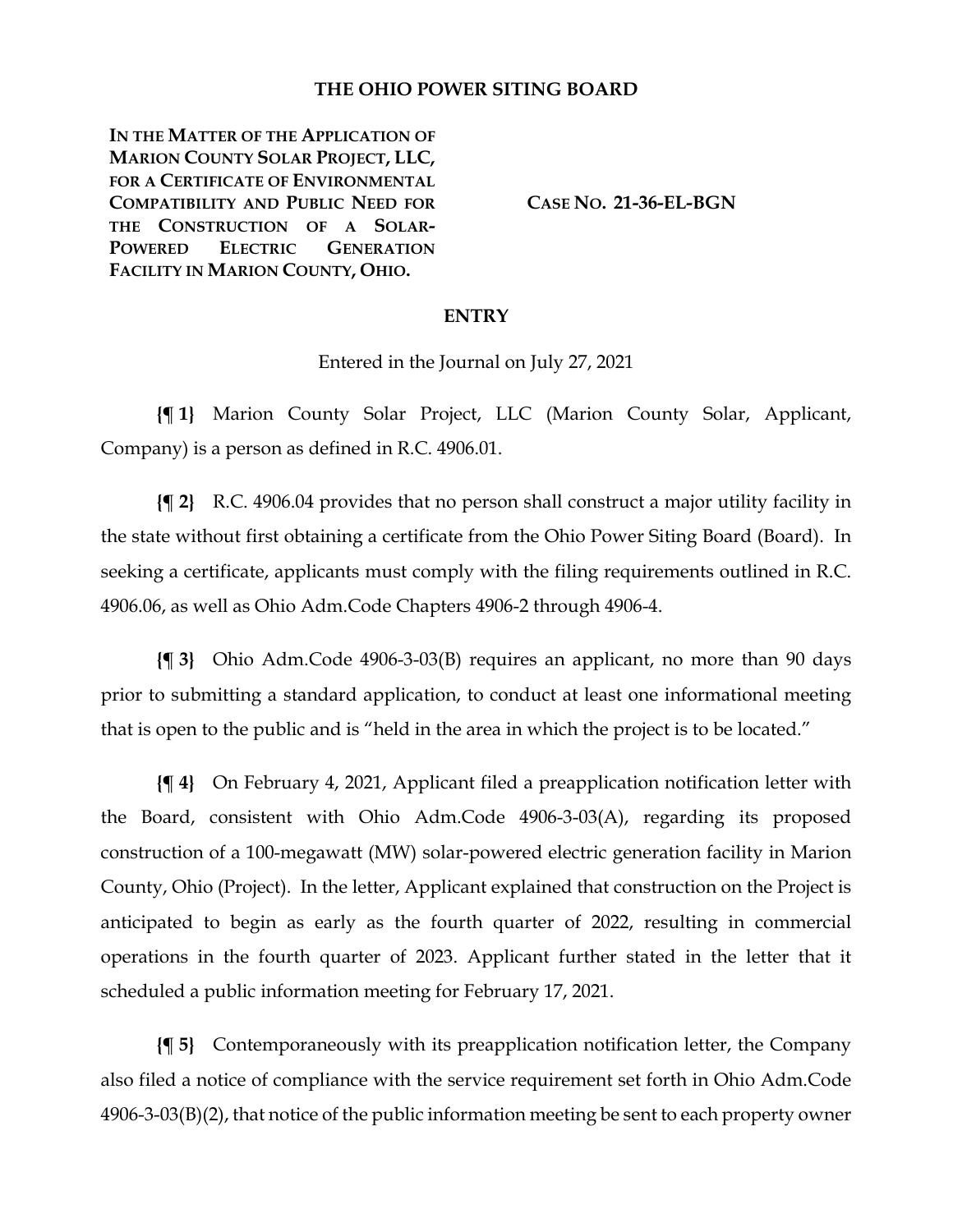and affected tenant. On February 5, 2021, Applicant filed proof of publication regarding its planned public information meeting. On February 17, 2021, Marion County Solar held a virtual public information meeting.

**{¶ 6}** On March 5, 2021, Marion County Solar filed an application with the Board for a certificate of environmental compatibility and public need to construct the Project. On April 20, 2021, April 27, 2021, and July 16, 2021, Marion County Solar's application was supplemented by the Company's responses to data requests made by the Board's staff (Staff).

**{¶ 7}** Pursuant to Ohio Adm.Code 4906-3-06, within 60 days of receipt of an application for a major utility facility, the Board Chair must either accept the application as complete and compliant with the content requirements of R.C. 4906.06 and Ohio Adm.Code Chapters 4906-1 through 4906-7 or reject the application as incomplete.

**{¶ 8}** By letter dated May 4, 2021, the Board notified Marion County Solar that the application, as supplemented, was compliant and provided sufficient information to permit Staff to commence its review and investigation. Pursuant to Ohio Adm.Code 4906-3-06 and 4906-3-07, the Board's letter instructed Applicant to serve appropriate government officials and public agencies with copies of the complete, certified application and to file proof of service with the Board. The letter further instructed Applicant to submit its application fee pursuant to R.C. 4906.06(F) and Ohio Adm.Code 4906-3-12. Staff also identified additional information that would be requested during the course of its investigation to ensure that Staff would be able to conduct its review of the application. This information included the following: results of the technical report detailing findings of cultural resources surveys completed to date and in the spring of 2021 including implementation of the programmatic agreement, dated March 25, 2021, between the Company and the Ohio Historic Preservation Office.

**{¶ 9}** On May 6, 2021, Marion County Solar filed proof of service of its accepted and complete application as required by Ohio Adm.Code 4906-3-07.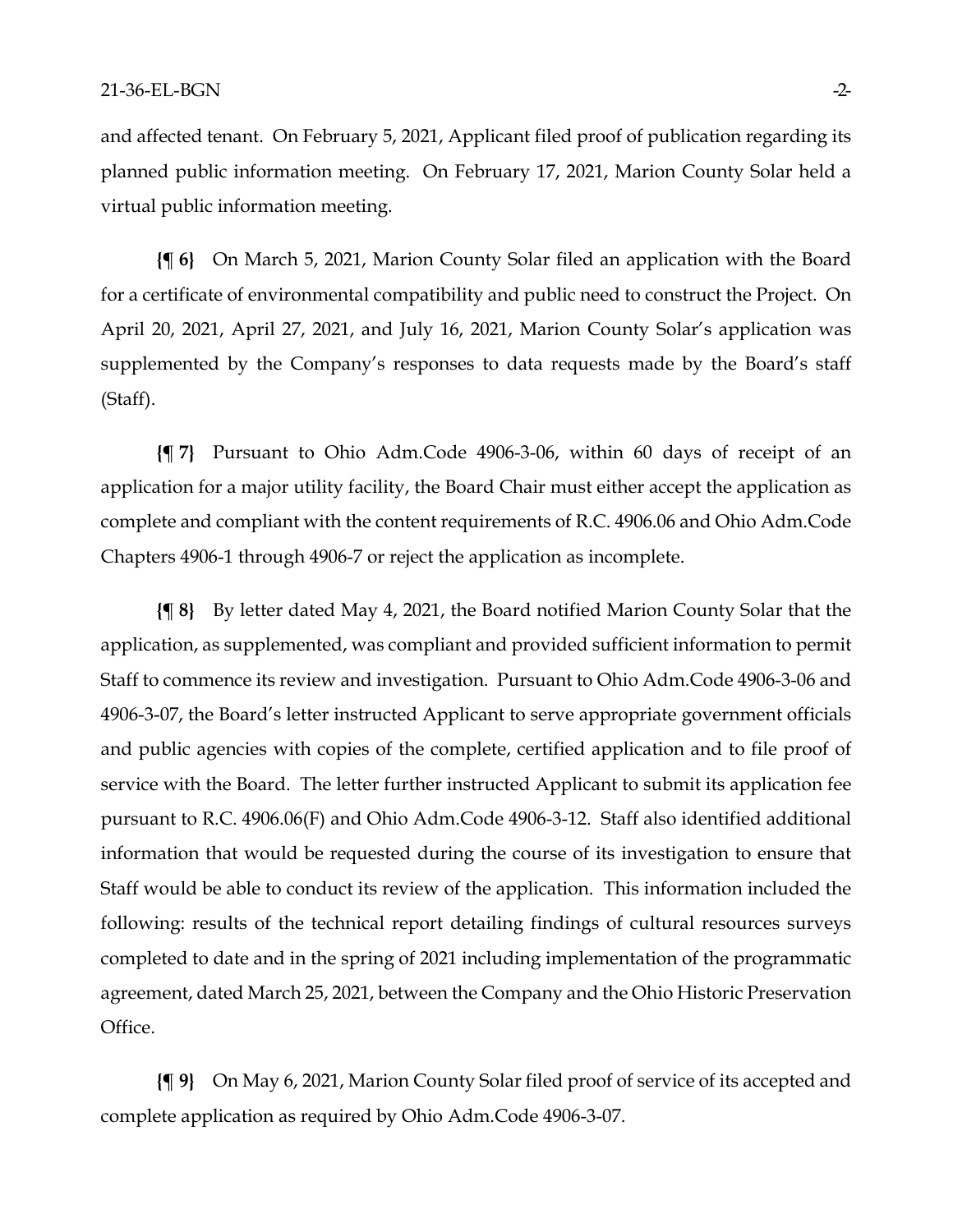**{¶ 10}** On May 14, 2021, Marion County Solar filed proof that it submitted its application fee.

**{¶ 11}** On May 17, 2021, the Director of the Ohio Department of Health issued an Order indicating that "except in certain limited circumstances, fully vaccinated persons may safely do most activities without a facial covering and without socially distancing." This Order was intended to align the state of Ohio's health orders with new guidance from the Center for Disease Control. These new guidelines became effective in the state of Ohio on June 2, 2021.

**{¶ 12}** Ohio Adm.Code 4906-3-08(A) states that, once the applicant has complied with Ohio Adm.Code 4906-3-07, the Board or the administrative law judge (ALJ) shall file an entry indicating the date on which the accepted, complete application is deemed filed. Additionally, once the effective date is established, the ALJ must promptly fix the dates for public hearings. Under R.C. 4906.07(A), the public hearing must be held not less than 60 nor more than 90 days after the effective date.

**{¶ 13}** The ALJ finds that the effective date of the application shall be July 27, 2021.

**{¶ 14}** A local public hearing will be held Tuesday, September 28, 2021, at 6:00 p.m. at the Evers Arena, 220 E. Fairground St., Marion Ohio 43302. The adjudicatory hearing will commence on Thursday, October 28, 2021, at 10:00 a.m. 11<sup>th</sup> Floor, Hearing Room 11-D, at the offices of the Public Utilities Commission of Ohio, 180 East Broad Street, Columbus, Ohio 43215-3793. For the adjudicatory hearing, the parties should register at the lobby desk and then proceed to the 11th floor in order to participate in the hearing. Consistent with Center for Disease Control Guidelines and the May 17, 2021 Ohio Department of Health Order, individuals who are not fully vaccinated should continue to wear a face covering and socially distance. As pandemic restrictions are evolving, instructions regarding further safety requirements or accommodations for the hearing room will be forthcoming, either posted in the PUCO/Ohio Power Siting website or communicated to the parties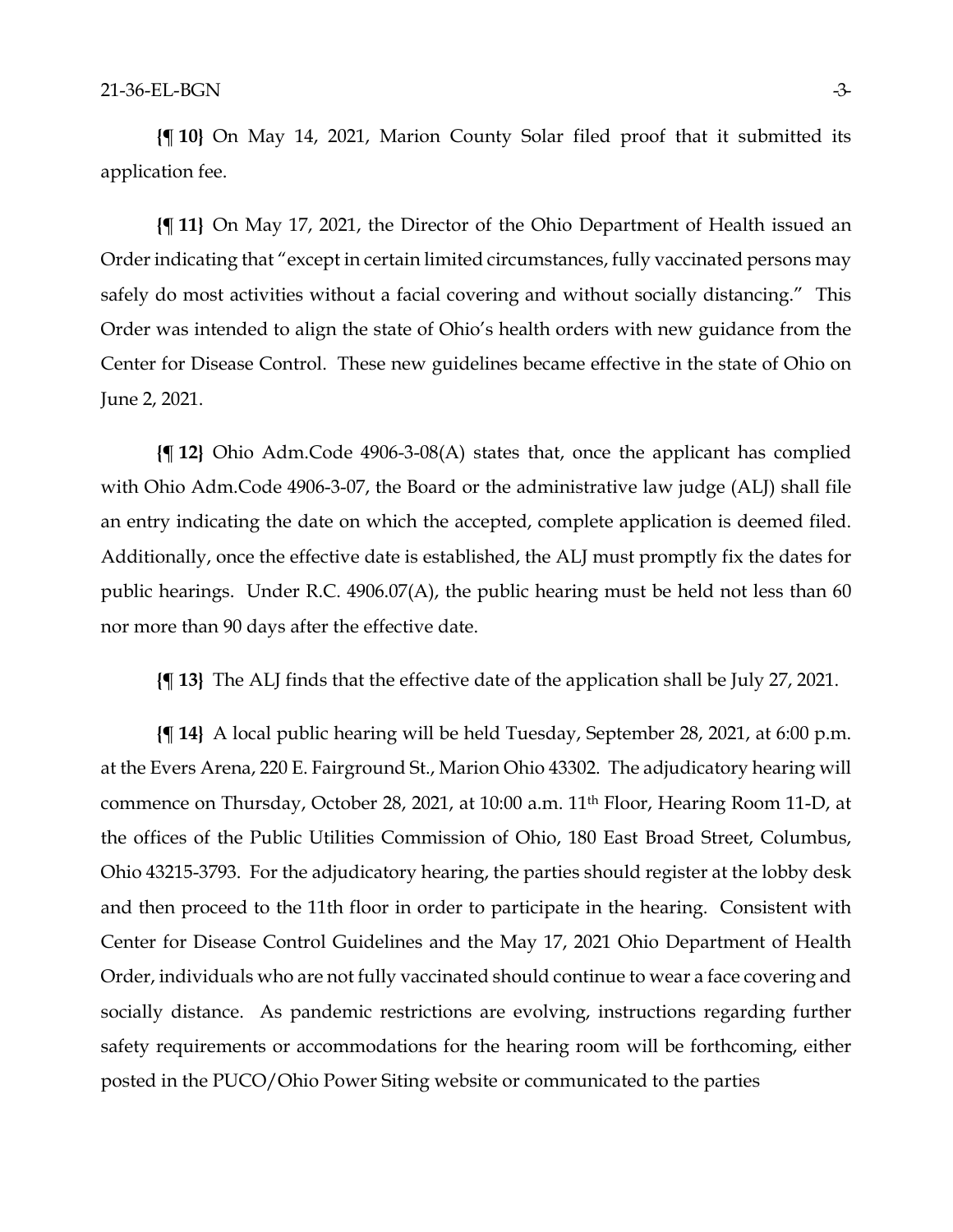**{¶ 15}** Petitions to intervene in this proceeding will be accepted by the Board up to 30 days following the service of the notice required by Ohio Adm.Code 4906-3-09 or by August 31, 2021, whichever is later.

**{¶ 16}** In accordance with Ohio Adm.Code 4906-3-09, Marion County Solar should issue public notices of the application and hearings. Pursuant to the same rule, in addition to other required information, that notice shall include a statement that the public hearing in this case shall consist of two parts:

- (a) A local public hearing, pursuant to R.C. 4906.08(C), where the Board shall accept oral testimony from any person,, commencing on Tuesday, September 28, 2021, at 6:00 p.m. at the Evers Arena, 220 E. Fairground St., Marion Ohio 43302.
- (b) An adjudicatory hearing to commence on Thursday, October 28, 2021, at 10:00 a.m. 11th Floor, Hearing Room 11-D, at the offices of the Public Utilities Commission of Ohio, 180 East Broad Street, Columbus, Ohio 43215-3793.
- (c) Additionally, the notice should include the following statement: "Consistent with CDC Guidelines and the May 17, 2021 Ohio Department of Health Order, unless otherwise specified by the facility, individuals who are not fully vaccinated should continue to wear a face covering and socially distance. Please contact the legal department at 614-466-6843 to ask any questions or request accommodations related to health protocols."

**{¶ 17}** Further, regarding the initial public notice required under Ohio Adm.Code 4906-3-09, the initial notice shall include the following language:

Petitions to intervene in the adjudicatory hearing will be accepted by the Board up to 30 days following service of the notice required by R.C. 4906.06(C) and Ohio Adm.Code 4906-3-09, or August 31, 2021, whichever is later. However, the Board strongly encourages interested persons who wish to intervene in the adjudicatory hearing to file their petitions as soon as possible. Petitions should be addressed to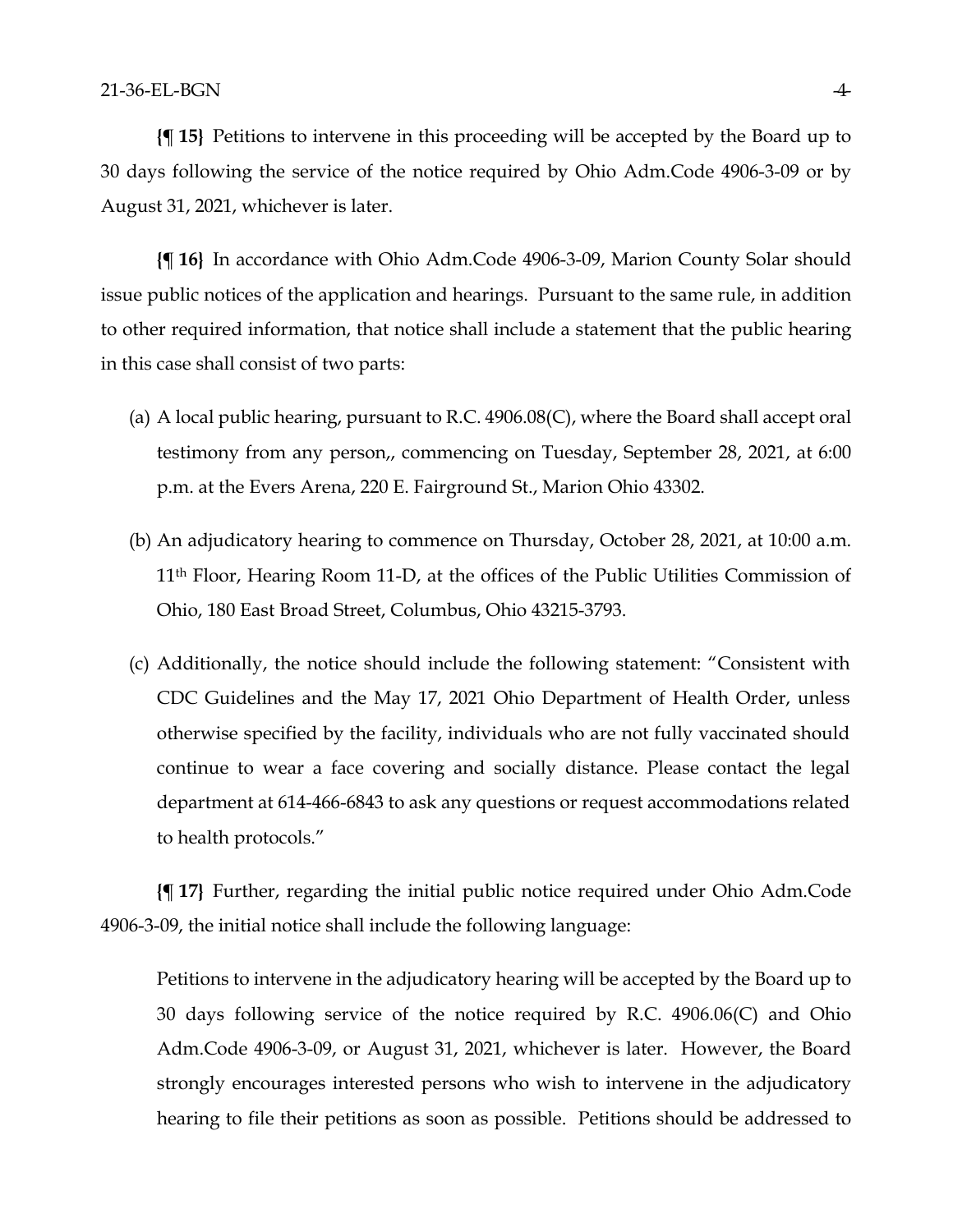Docketing Division, the Ohio Power Siting Board, 180 East Broad Street, Columbus, Ohio 43215-3793 and cite the above-listed case number.

**{¶ 18}** Ohio Adm.Code 4906-2-09(B) provides that the ALJ shall regulate the course of the hearing, including requiring that expert or factual testimony to be offered in Board proceedings be reduced to writing and filed with the Board according to a schedule established by the ALJ. Accordingly, the ALJ finds that the following procedural schedule should be implemented:

- (a) Pursuant to Ohio Adm.Code 4906-3-06(C), Staff shall file its report of investigation (Staff Report) on or before September 13, 2021.
- (b) On or before October 8, 2021, each party shall file a list of issues citing specific concerns about which they may be interested in pursuing cross-examination of witnesses at the adjudicatory hearing.
- (c) All expert and factual testimony to be offered by Applicant shall be filed by October 13, 2021.
- (d) All expert and factual testimony to be offered by intervenors and Staff shall be filed by October 20, 2021.
- (e) Any stipulation entered into by the parties shall be filed October 26, 2021.

**{¶ 19}** The ALJ encourages the parties to arrange for electronic service of testimony and other pleadings among themselves. If electronic service is agreed to, the parties are also directed to provide an electronic copy to the ALJ(s).

**{¶ 20}** It is, therefore,

**{¶ 21}** ORDERED, That the hearings in this matter be scheduled in accordance with Paragraph 14. It is, further,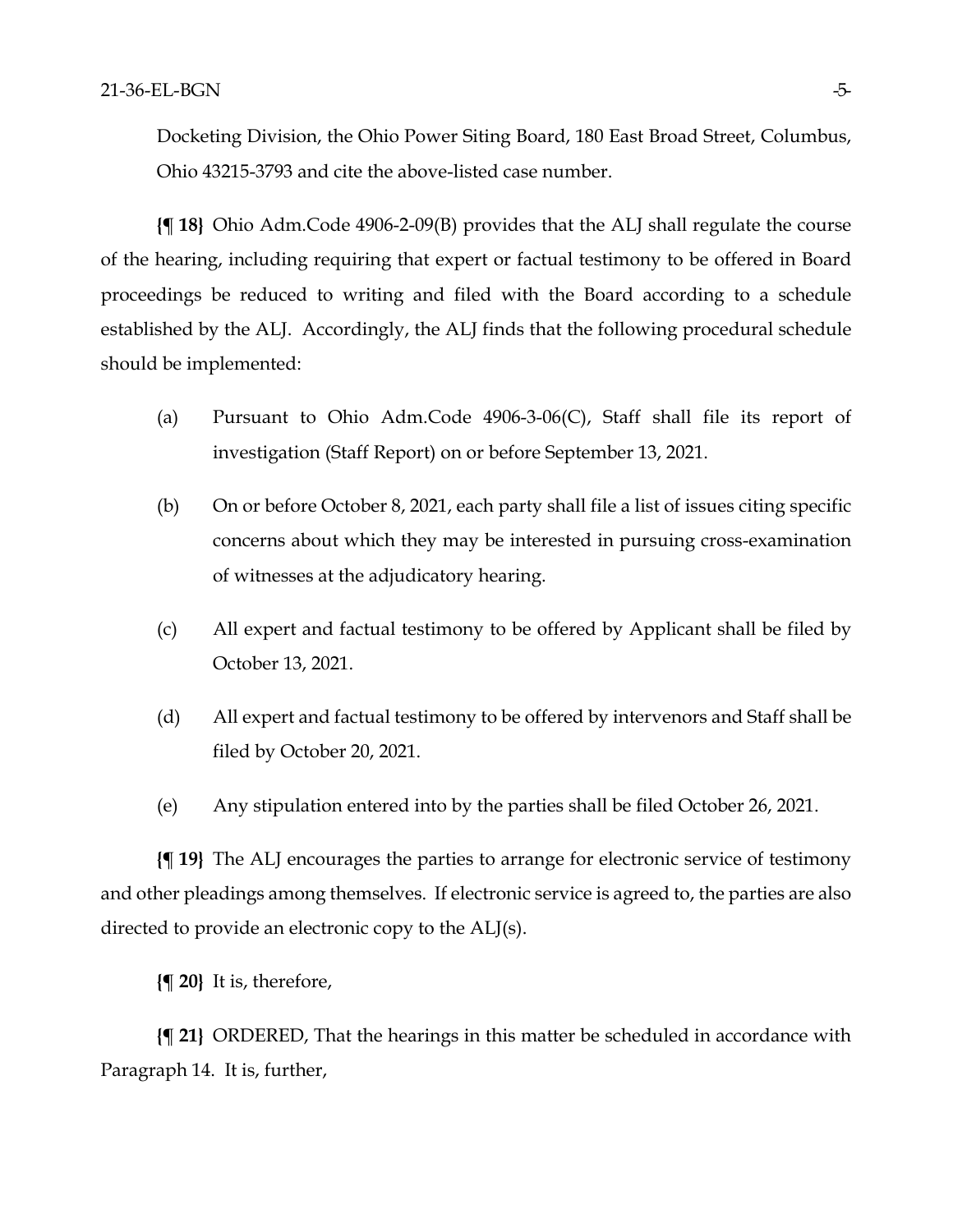**{¶ 22}** ORDERED, That notice of the application and the hearings be published by Marion County Solar in accordance with Paragraphs 16 and 17. It is, further,

**{¶ 23}** ORDERED, That Staff file its Staff Report pursuant to Paragraph 18. It is, further,

**{¶ 24}** ORDERED, That the parties observe the filing deadlines set forth in Paragraph 18. It is, further,

**{¶ 25}** That a copy of this Entry be served upon all parties and interested persons of record.

### THE OHIO POWER SITING BOARD

#### */s/ Daniel E. Fullin*

By: Daniel E. Fullin Administrative Law Judge

GAP/kck